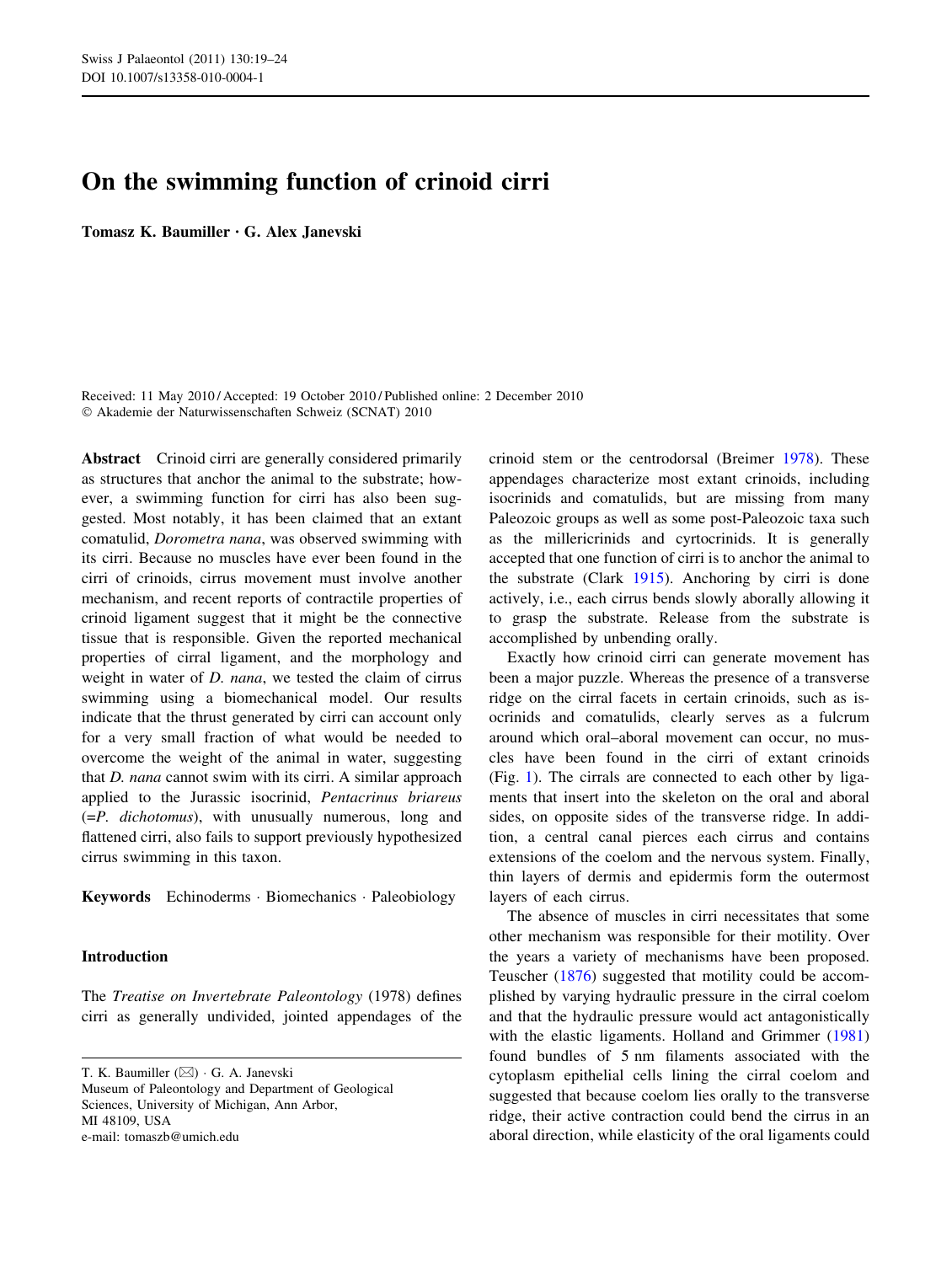<span id="page-1-0"></span>

Fig. 1 A schematic drawing of a comatulid crinoid with its cirri and b the structure of an individual cirrus. Modified from Holland and Grimmer ([1981\)](#page-4-0)

straighten it. They also proposed that active control over the mechanical properties of ligament could be involved in the functioning of cirri, as it has been known for some time that certain echinoderm connective tissue is characterized by rapid changes in viscosity, stiffness, and strength, and that the animal has active neural control of these properties (Takahashi [1967](#page-4-0); Wilkie [1983;](#page-5-0) Heinzeller and Welsch [1994;](#page-4-0) Lange et al. [1994;](#page-4-0) Wilkie et al. [2004](#page-5-0); Wilkie [2005](#page-5-0)). Holland and Grimmer ([1981\)](#page-4-0) suggested that actively reducing the stiffness of the ligaments could allow the crinoid to easily reposition its cirri, and once in position, increasing ligament stiffness could lock the cirrus into a given posture making for an effective anchoring device.

In a series of mechanical experiments with cirri of the stalked crinoid Metacrinus rotundus Birenheide et al. [\(2000](#page-4-0)) demonstrated that in spite of lacking muscles, an amputated cirrus could produce a force. Because the amputated cirrus had an open coelomic canal, the force could not be produced by Teuscher's coelomic pressure mechanism [\(1876](#page-4-0)). The contractile filaments in the walls of the coelomic canals also could not have produced the force as suggested by Holland and Grimmer ([1981\)](#page-4-0), because in M. rotundus the coelomic canal passes through the center of the articular ridge and thus contraction of canal tissue would not bend the cirri but only bring the cirrals closer to each other. Based on this and other mechanical experiments with crinoid arms and cirri, Birenheide et al. ([2000\)](#page-4-0) concluded that the force must be produced by the ligaments, and provided some data on their contractile properties (Birenheide and Motokawa [1996](#page-4-0), [1998;](#page-4-0) Motokawa et al. [2004](#page-4-0)). If this claim is proved to be true, it will

represent the first and only example of contractility of ligament in all animal phyla.

Although the molecular mechanism of crinoid ligament contractility remains unknown and this property has yet to be reproduced in other labs, the work of Motokawa and Birenheide does provide a basis for exploring the functional implications of this property: e.g., whether cirri could fulfill functional roles other than anchoring the animal to the substrate. Using arguments from functional morphology, it has been suggested that some extinct crinoids' cirri were used in swimming (Hauff [1984\)](#page-4-0) and in active filtration (Seilacher and Hauff [2004\)](#page-4-0). Perhaps the most compelling evidence for cirrus swimming was offered by A. H. Clark who stated that a juvenile comatulid, Dorometra nana, was observed ''to have been swimming entirely by means of its cirri" (p. 607, Clark [1921\)](#page-4-0). Could these or other claims of crinoid cirrus swimming be true? Do the contractile properties of crinoid ligament reported by Motokawa and Birenheide allow cirri to generate sufficient thrust to overcome the animal's weight in water? The purpose of this paper is to test this by using morphological data from *D. nana*, published data on ligament contractility, and a biomechanical model of crinoid swimming.

## Materials and methods

A specimen of D. nana collected by C. G. Messing near the Christensen Research Institute, Madang, Papua New Guinea was used to obtain morphological data. The specimen weighed  $0.2 \times 10^{-3}$  N in air and  $5 \times 10^{-4}$  N in water, has 10 arms of 3.3 cm length and 40 cirri (Fig. [2](#page-2-0)). The length of the cirri averages 0.63 cm, and their diameter at midcirrus is  $0.2$  cm (Fig. [3\)](#page-2-0).

If *D. nana* were to swim using its cirri rather than its arms, the thrust generated by cirri would have to be at least equivalent to weight in water (WIW) of D. nana, i.e., sufficient to overcome the gravitational force. To generate such upward thrust, we assume that each cirrus completes a power stroke (Fig. [4\)](#page-2-0). The power stroke begins with the cirrus oriented with its distal tip pointing upwards,  $45^\circ$  above the horizontal. It then pivots aborally around its base subtending a  $90^\circ$  angle, such that at the end of the stroke the distal tip points downward, 45 below horizontal. The cirrus remains straight throughout the power stroke, pivoting only around its base. The 90 power stroke and the orientation of the cirrus are conservative assumptions that would result in the production of maximal thrust.

To calculate the thrust generated by a cirrus during the power stroke, we developed an analytical model based on biomechanical principles. The model is described in detail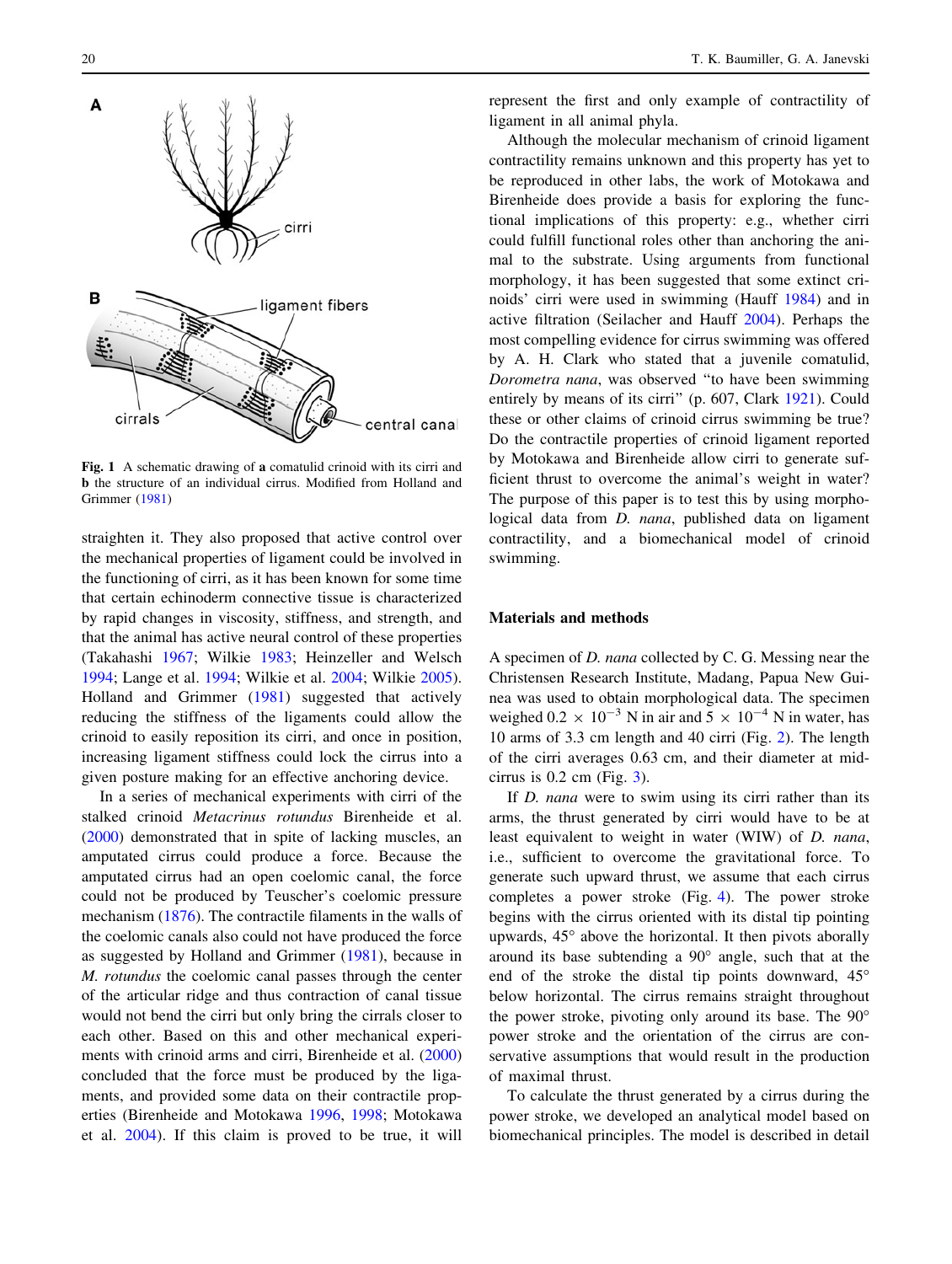<span id="page-2-0"></span>

Fig. 2 A schematic drawing of D. nana



Fig. 3 Cirrus of D. nana. Scale bar  $= 1$  mm

in Janevski and Baumiller [\(2010](#page-4-0)), and here we provide a brief summary. During the power stroke, the cirrus moves through the water at some average velocity,  $U$ . It thus experiences a force of drag that can be estimated using the following formula

$$
D = \frac{1}{2} C_d \rho S U^2 \tag{1}
$$

where  $C_d$  is the drag coefficient, p is the fluid density, U is as above, and S is the surface area of the object perpendicular to the direction of motion (Vogel [1994](#page-4-0)).

To estimate the drag coefficient  $(C_d)$  of cirrus, we assumed that because it resembles a circular rod it has an



Fig. 4 A schematic diagram illustrating the hypothesized power stroke of D. nana. Labels as in text:  $D_t$  total drag,  $D_H$  horizontal component of drag,  $D_V$  vertical component of drag, WIW weight in water

equivalent coefficient of drag, which for a circular rod is 0.5 (Hoerner [1965](#page-4-0)). The value of  $\rho$  employed was that of seawater, 1.024 g cm<sup>-3</sup>. The value of S was calculated as the product of the average length of each cirrus and its average diameter.

Estimating the velocity of the cirrus is more complicated. In addition to the detailed knowledge of its skeletal morphology, one needs to know the length of ligament between cirrals and its placement relative to the central ridge. Moreover, the ligament's mechanical properties, such as its speed of contraction, must be known. Morphological data were obtained directly for the specimen of D. nana, while the length and position of the ligament were estimated using published scanning electromicrographs of the cirri of the isocrinid Metacrinus rotundus (Fig. 2 in Birenheide et al. [2000\)](#page-4-0). There are few data on mechanical properties of crinoid ligament; however, the speed of contraction has been reported by Motokawa et al. [\(2004](#page-4-0)). In experiments with a six-element (6 mm) arm piece of the isocrinid, Metacrinus rotundus, they found a maximum bending speed of 43.5  $\mu$ m s<sup>-1</sup>. According to their calculations, this corresponds to ligament shortening speed of  $0.05L_0$  s<sup>-1</sup>, where  $L_0$  is the initial length of the ligament. Assuming these values, the tip of a 12-element long cirrus of D. nana would have a maximum bending velocity of 100  $\mu$ m s<sup>-1</sup>.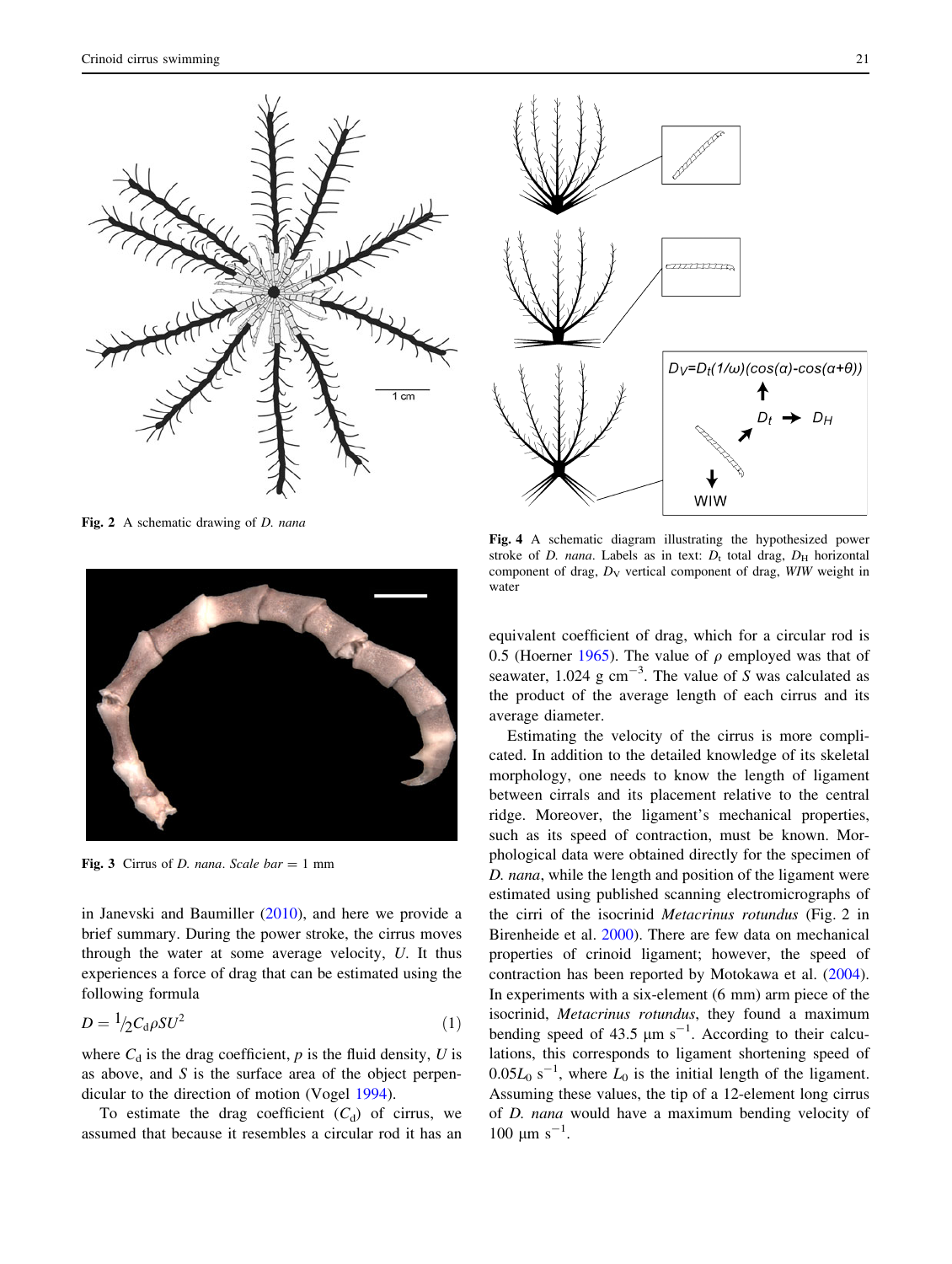The above data can now be used to calculate the drag experienced by a cirrus in a power stroke using Eq. [1.](#page-2-0) It must be noted, however, that the calculation is made more complicated by the fact that the cirrus pivots around its base such that the linear velocity is not constant at all points—it is 0 at the cirrus base and maximum at the tip. Also, in calculating drag we are interested only in its vertical component as that is what works against the downward force of gravity. Given the above, we use a slightly modified expression for drag perpendicular  $(D<sub>t</sub>)$  to the cirrus developed by Janevski and Baumiller ([2010\)](#page-4-0):

$$
D_{\rm t} = C_{\rm d}\rho U^2 S/6\tag{2}
$$

To calculate the vertical component of drag  $(D_V)$ , the following expression was used (see Janevski and Baumiller [2010](#page-4-0) for details):

$$
D_{\rm V} = D_{\rm t}(1/\omega)(\cos(\alpha) - \cos(\alpha + \theta))\tag{3}
$$

where  $D_t$  is the total drag calculated from Eq. 2,  $\omega$  is the angular velocity,  $\alpha$  is the starting position of the cirrus with respect to vertical, and  $\theta$  is the angle through which the cirrus rotates.

To calculate the total thrust that could be produced by cirri, we assumed that at any given moment half of the 40 cirri are in the power stroke while half are in a recovery stroke, thus the vertical component of drag calculated in Eq. 3 for each cirrus must be multiplied by 20. We also assume conservatively that cirri do not produce thrust in the opposite direction during the recovery stroke, and thus ignored this negative contribution in our calculations.

### **Results**

The amount of thrust produced by 20 cirri of *D. nana* in a drag-based power stroke is sufficient to overcome a mass of  $8.5 \times 10^{-10}$  N. Given that D. nana has a WIW of  $5 \times 10^{-4}$  N, the thrust produced is five orders of magnitude less than that would be required, making it inconceivable that D. nana could swim by using its cirri. Even if the cirri had muscles, which in echinoderms have an order of magnitude higher contractile speed than ligament (Tsuchiya [1985](#page-4-0)), the cirri would still produce a maximum thrust that is several orders of magnitude less than necessary to overcome the force of gravity on *D. nana*. Thus, in D. nana it is not only contractile speed of ligament that prevents cirri from functioning as swimming paddles, but also their small surface area. Clark's claim about cirrus swimming by *D. nana* must, therefore, be dismissed as erroneous. Given the small size of D. nana, it is plausible that even a small amount of upward current or convection could have made the animal appear as if moving through the water while its arms remained still, and perhaps some of the cirri were moving at that time. But clearly, cirrus movement though perhaps coincidental with the animal's movement, was not its cause.

## Discussion

While we restricted the above analysis to test the claims of cirrus swimming in an extant crinoid, it is possible to extend the approach to extinct forms. The Early Jurassic crinoid, Pentacrinites briareus (=P. dichotomus), has a relatively large crown (diameter  $\sim$  30 cm) and short stalk  $({\sim}20 \text{ cm})$ , but its most striking feature is its cirri. Not only are the cirri nearly as long as the arms ( $\sim$  15 cm long), but also because the stalk consists only of nodals, lacking internodals, the cirri cover the entire stalk. Furthermore, the cirri are circular or elliptical in cross section only at the distal tips; for most of their length, they are flattened with width 2–3 times their breadth (Hauff [1984](#page-4-0); Seilacher and Hauff [2004](#page-4-0)). The unusual morphology of cirri and stalk in P. briareus (=P. dichotomus) has led to some interesting interpretations of cirrus function. For example, Hauff [\(1984](#page-4-0)) suggested that they were used for swimming, whereas Seilacher and Hauff ([2004\)](#page-4-0) proposed that the cirri generated current toward the crown, making P. briareus (=P. dichotomus) an active filter feeder.

The swimming function can be evaluated using the approach described above for the extant D. nana. However, instead of estimating the WIW of an entire P. briareus  $(=P.$  dichotomus), which is difficult for fossil specimens, we can simply ask whether the thrust generated by a single cirrus is equivalent to or greater than the WIW of the cirrus itself. Using data from Hauff ([1984\)](#page-4-0), we estimated the WIW of a cirrus which is 15 cm long, 0.5 cm in width at its widest dimension and 0.2 cm in its narrowest dimension, with a density of 1.44 gm  $cm^{-3}$ , which represents the median density of extant isocrinid stalks (Janevski and Baumiller [2010\)](#page-4-0). The WIW of such a cirrus is  $6.4 \times$  $10^{-3}$  N and the maximum velocity of the cirrus tip is 10 cm  $s^{-1}$ . Given the tip velocity and applying Eqs. [1,](#page-2-0) 2, and 3 above, the thrust generated is  $1.36 \times 10^{-3}$  N, approximately 1/4 of the thrust needed to overcome the force of gravity on the cirrus. Clearly, because the WIW of an individual cirrus is greater than the thrust it can produce, adding the WIW of stalk nodals and the crown only makes the situation worse. Thus, it appears that even the most extreme cirrus morphologies would not have allowed for crinoids to swim solely through the use of cirri.

If muscle-less cirri could not have been the sole mechanism for thrust generation, perhaps they could have contributed to the thrust generated by the arms. This scenario makes little sense if we consider, first, how trivial the contribution of thrust is to D. nana and, second, that the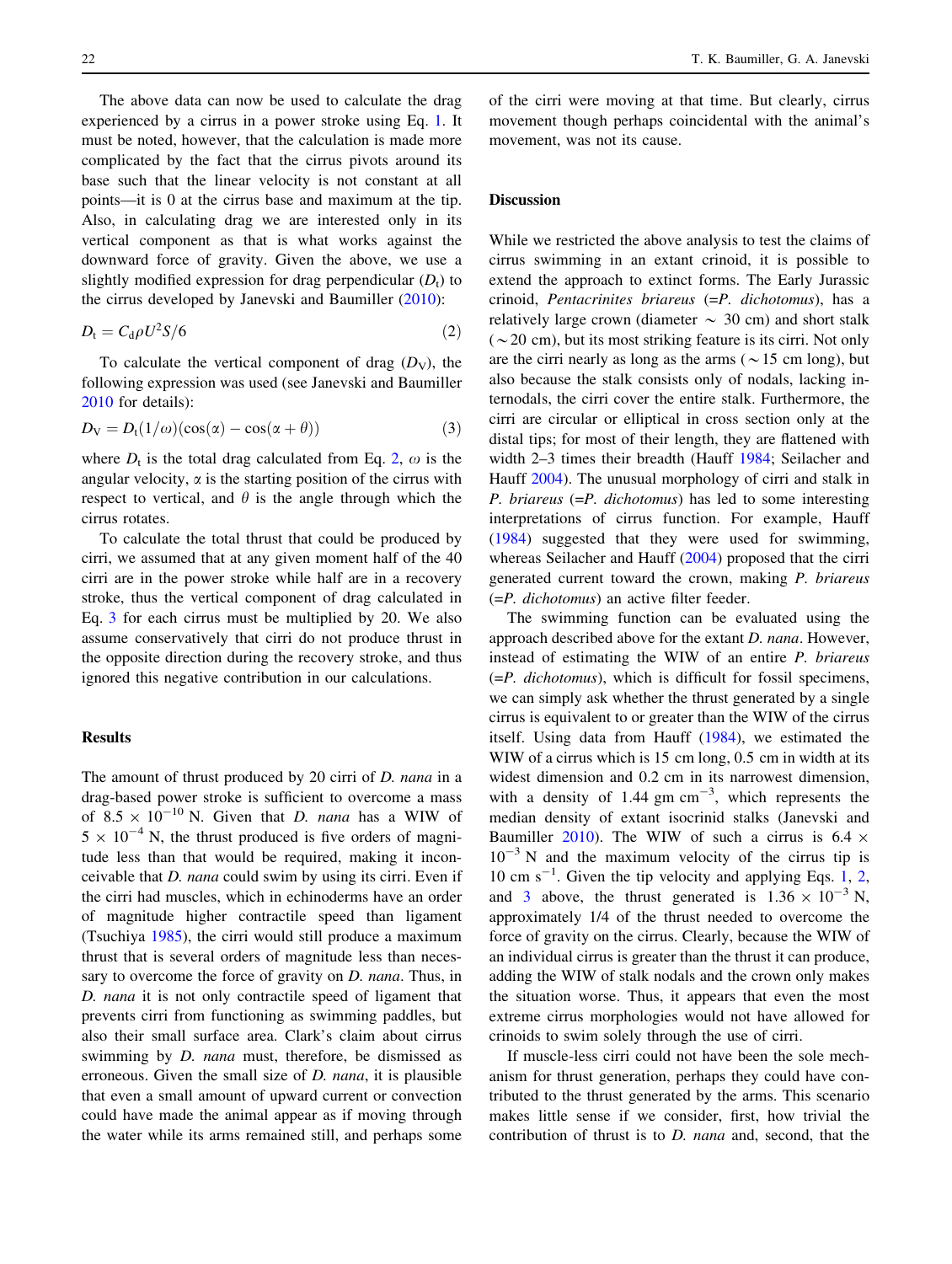<span id="page-4-0"></span>addition of each long-flattened cirrus to P. briareus  $(=P)$ . dichotomus) actually decreases its swimming ability as each new cirrus adds extra WIW that thrust generated by the arms would have to overcome. In other words, from the standpoint of functional morphology, the large number of flattened, long cirri argues against them being a swimming adaptation.

Finally, we have only considered cirrus swimming from the perspective of constraints imposed by ligament shortening speed on thrust generation, but other biomechanical approaches could be applied to the problem. For example, one may consider the problem from the perspective of maximal force that crinoid ligament can generate or from an energy-budget perspective. In this instance, however, such approaches are unnecessary as contractile speed alone demonstrates that cirrus swimming is virtually impossible.

#### **Conclusions**

Although it is generally accepted that the primary function of crinoid cirri is to anchor the animal to the substrate and that in comatulids and isocrinids cirri are especially welldesigned for active anchoring, a purported swimming function of the cirri has also been mentioned in the literature. We evaluated Clark's (1921) report of cirrus swimming in the extant comatulid, D. nana, by examining in detail the relevant morphology of D. nana, together with published mechanical properties of crinoid ligament (Motokawa et al. 2004), in a biomechanical swimming model. Our results indicate that the thrust generated by cirri is several orders of magnitude smaller than needed to overcome the downward force of gravity of D. nana. Furthermore, even assuming that cirri of D. nana possessed muscles, which they do not, they could not produce the necessary thrust. We thus conclude that the reported cirrus swimming by *D. nana* was in error.

Extending the biomechanical swimming model to an extinct Jurassic isocrinid, P. briareus (=P. dichotomus), which has been hypothesized as a cirrus swimmer (Hauff 1984), shows that its very many, long, flattened cirri are not an adaptation for swimming—in fact, each additional cirrus adds more WIW than thrust.

Finally, while the reported contractility of crinoid ligament (Birenheide and Motokawa 1996, 1998; Birenheide et al. 2000; Motokawa et al. 2004) is an astounding property with profound implications for crinoid functional morphology, its mechanical behavior imposes explicit limits on what it can and cannot do.

Acknowledgments We thank B. Miljour and J. Ryan for help with the figures, C. G. Messing for providing us with a specimen of D. nana, and two reviewers for providing many useful comments and

suggestions. This project was supported in part by grants from the U.S. National Science Foundation (TKB), Rackham Graduate School of the University of Michigan (GAJ), and the Paleontological Society (GAJ). This paper is dedicated to Hans Hess for his numerous contributions to the study of fossil crinoids and for his generosity to all who study them.

## References

- Birenheide, R., & Motokawa, T. (1996). Contractile connective tissue in crinoids. Biological Bulletin, 191, 1–4.
- Birenheide, R., & Motokawa, T. (1998). Crinoid ligaments: catch and contractility. In R. Mooi & M. Telford (Eds.), Echinoderms: San Francisco (pp. 139–144). Rotterdam: Balkema.
- Birenheide, R., Yokoyama, K., & Motokawa, T. (2000). Cirri of the stalked crinoid Metacrinus rotundus: neural elements and the effect of cholinergic agonists on mechanical properties. Proceedings of the Royal Society of London B, 267, 7–16.
- Breimer, A. (1978). General morphology—recent crinoids. In R. C. Moore & C. Teichert (Eds.), Treatise on Invertebrate Paleontology, Part T, Echinodermata 2 (Vol. 1, pp. T9–T58). Boulder, Lawrence: Geological Society of America and University of Kansas Press.
- Clark, H. L. (1915). The comatulids of Torres Strait: with special reference to their habits and reactions. Papers from the Department of Marine Biology, Carnegie Institute, Washington, 8, 97–125.
- Clark, A. H. (1921). A monograph of existing crinoids. The comatulids, Vol. 1, Part 2. US National Museum Bulletin, 82, 1–795.
- Hauff, R. B. (1984). Pentacrinites quenstedti (OPPEL) aus dem oberen Untertoarcium (Lias Epsilon) von Ohmden bei Holzmaden (SW-Deutschland). Paläontologische Zeitschrift, 58, 255–263.
- Heinzeller, T., & Welsch, U. (1994). Crinoidea. In F. W. Harrison & F. S. Chia (Eds.), Microscopic anatomy of invertebrates. Echinodermata (Vol. 14, pp. 9–148). New York: Wiley-Liss.
- Hoerner, S. F. (1965). Fluid-dynamic drag. Hoerner Fluid Dynamics, P.O.Box 65283, Vancouver, WA, 98665.
- Holland, N. D., & Grimmer, J. C. (1981). Fine structure of cirri and a possible mechanism for their motility in stalkless crinoids (Echinodermata). Cell Tissue Research, 214, 207–217.
- Janevski, G. A., & Baumiller, T. K. (2010). Could a stalked crinoid swim? A biomechanical model and characteristics of swimming crinoids. PALAIOS, 25, 588–596.
- Lange, A., Heinzeller, T., Blas, R., & Welsch, U. (1994). Ultrastructue of the neuromuscular junction in the crinoid Stylometra spinifera. In B. David, et al. (Eds.), Echinoderms through time (pp. 225–230). Rotterdam: Balkema.
- Motokawa, T., Osamu, S., & Birenheide, R. (2004). Contraction and stiffness changes in collagenous arm ligaments of the stalked crinoid Metacrinus rotundus (Echinodermata). Biological Bulletin, 206, 4–12.
- Seilacher, A., & Hauff, R. B. (2004). Constructional morphology of pelagic crinoids. PALAIOS, 19, 3–16.
- Takahashi, K. (1967). The catch apparatus of the sea-urchin spine. II. Response to stimuli. Journal of the Faculty of Science, the University of Tokyo, Section IV, 11, 121–130.
- Teuscher, R. (1876). Beitra¨ige zur Anatomie der Echinodermen. I. Comatula mediterranea. Jenaische Zeitschrift für Naturwissens $chaff$ , 10, 243–262 + plate VII.
- Tsuchiya, T. (1985). The maximum shortening velocity of holothurian muscle and effects of tonicity change on it. Comparative Biochemistry and Physiology A, 81, 397–401.
- Vogel, S. (1994). Life in moving fluids. Princeton: Princeton University Press.